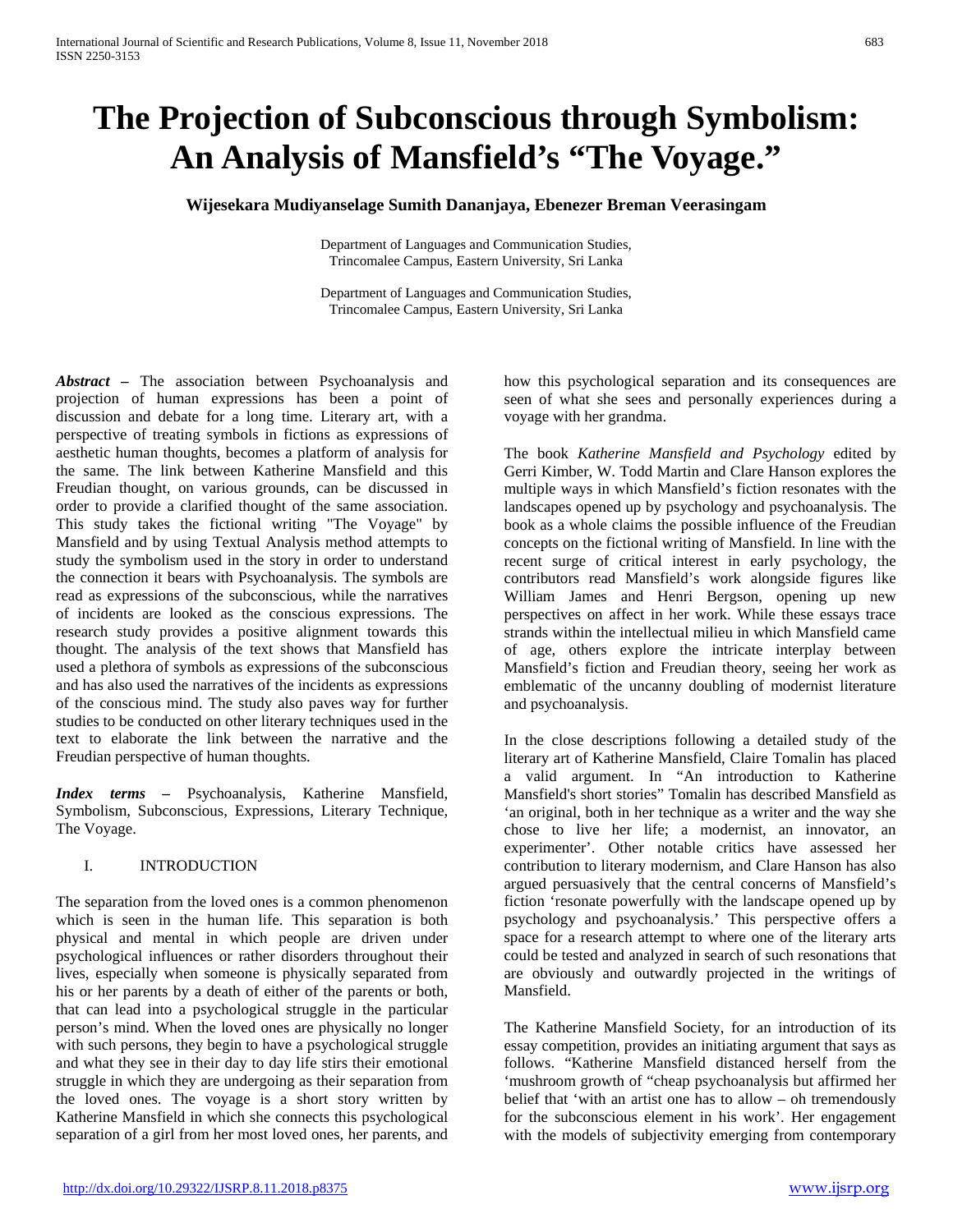psychology was both complex and ambivalent: this volume invites papers that engage with all aspects of the interplay between Mansfield's fiction and contemporary psychology and psychoanalysis." Thus, it is perceivable that there are research potent gaps that demand a further understanding of the same.

Patricia Moran and Patricia L. Moran, in their book *Word of Mouth: Body Language in Katherine Mansfield and Virginia Woolf* comment as following, while showing the importance of understanding the influence of the way in which Mansfield was perceived in the backdrop of her contemporaries. With severe importance given to the updated theories of their contextual periods, the writers always preferred to bring in the latest in their humanistic perspective of expressions. Thus the comment claims the following. "For Mansfield undoubtedly felt isolated from her male contemporaries, whose literary energies she felt to be misdirected. At the same time she was asking Ottoline Morrel! "do you feel it too?" Mansfield was asking S. S. Koteliansky, her collaborator on Chekhov translations, if he had read Joyce and Eliot and these ultramodem men." "It is so strange that they should write as they do after Tchekhov," she puzzled. "For Tchekhov has . . . given us a sign of the way we should go. They not only ignore it: they think Tchekhov's Stories are almost as good as the 'specimen cases' in Freud." Mansfield alignment of the "ultramodem men" with Freud is telling. For Mansfield deplored "the sudden 'mushroom growth' of cheap psycho-analysis" in fiction; "these people who are nuts on analysis seem to me to have no subconscious at all. They write to prove-not to tell the truth". Here Mansfield carefully distinguishes her dislike of psychoanalytic doctrinarism from a 'dismissal of everything psychoanalytic. She questions the facile substitution of psychoanalytic concepts fur narrative plots, the reduction of story to case history. She does not question the value of what she called 'the subconscious element." The above reference and the study clearly explains the need to venture into the facile substitution of psychoanalytic concepts for the narrative plots that Mansfield had taken coupled with her subjects.

In "A Study of the Conscious and Unconscious Perception of the Status of Happiness in Katherine Mansfield's Short Story Bliss" by Ala Eddin Sadeq, we find a statement that clarifies a parallel but specifically referring to another text of Mansfield. The researcher comments "as a modern writer, Katherine Mansfield adopts different means, such as magic realism, symbolism, psychoanalysis, Marxism and feminist theories in delineating her female protagonist's real dilemma. This paper attempts to examine the different techniques that are used by Mansfield in dealing with her central character's dilemma. The paper also aims to shed light on the female predicament in the late Victorian era and to promote a clear understanding of the true meaning of happiness in human life. The nature of the heroine's moral, personal and social crisis and her progression to a state of maturity will be thoroughly investigated in the paper."

#### II. SYNCHRONIZATION OF THEORY

This study attempts to apply the psychoanalytic theory to short story "The Voyage" and tries to show how far the theory can be applied in reading a literary piece. The researcher always wears a pair of spectacles, which is psychoanalytic theory, and through which frame he reads and brings out the explanations. He has also been very careful to apply the basic concept of the theory, which means the theory as it was explained by Sigmund Freud, who is known as the pioneer man of this theory. Hence the later editions and amendments to the theory such as Lacanian additions etc. have not been brought up to the consideration. So basically this study is an application of the basic theory of psychoanalysis to the short story "The Voyage."

The opening paragraph of the short story is filled up with lot of curiosities and if someone reads it at his or her very first time he could rarely figure out symbolical meaning of some of its parts since they have been linked with forthcoming paragraph of the story. If someone has read the story more than once he/she might be able to pick up what really first paragraph means in the story. So the point here is that the real meaning of the first paragraph is not fully understood without having several time of reading of the short story. Assuming that the reader has gone through the story numerous times the researcher brings out the fact that the entire first paragraph of the story is a replication of psychological collapse of the protagonist, Fenella, as she has lost her parents physically and mentally. The psychological collapse of the protagonist has been imaginatively brought out by Mansfield by relating the denotative and connotative words of darkness. The author brings lot of information to establish a dark environment at the Wharf. […] It was dark on the Old Wharf, very dark; the wool sheds, the cattle trucks, the cranes standing up so high, the little squat railway engine, all seemed carved out of solid darkness. Here and there on a rounded wood-pile, that was like the stalk of a huge black mushroom, there hung a lantern, but it seemed afraid to unfurl its timid, quivering light in all that blackness; it burned softly, as if for itself […] (Mansfield 165)

This entire explanation about the atmosphere of Old Wharf is highly symbolical of showing Fenella's mental condition that she undergoes in this period. Readers are told that everything around Fenella is carved out of solid darkness. Her entire life is in a serious question mark. As Sigmund Freud states in his psychoanalytic theory human mind is basically consisted with two section namely conscious and unconscious mind. He has further explained the unconscious mind and its functionality. Whatever behaviour is seen to the outer world, belong to the conscious mind and these behaviours are governed and controlled by the unconscious mind. In fact in terms of functionality of the unconscious mind physical behavior of human being flittered into an accepted level and expressed by its body. When it comes to a deeper analysis of unconscious mind, he has subdivided into three sections namely id, ego, and superego. Freud also has found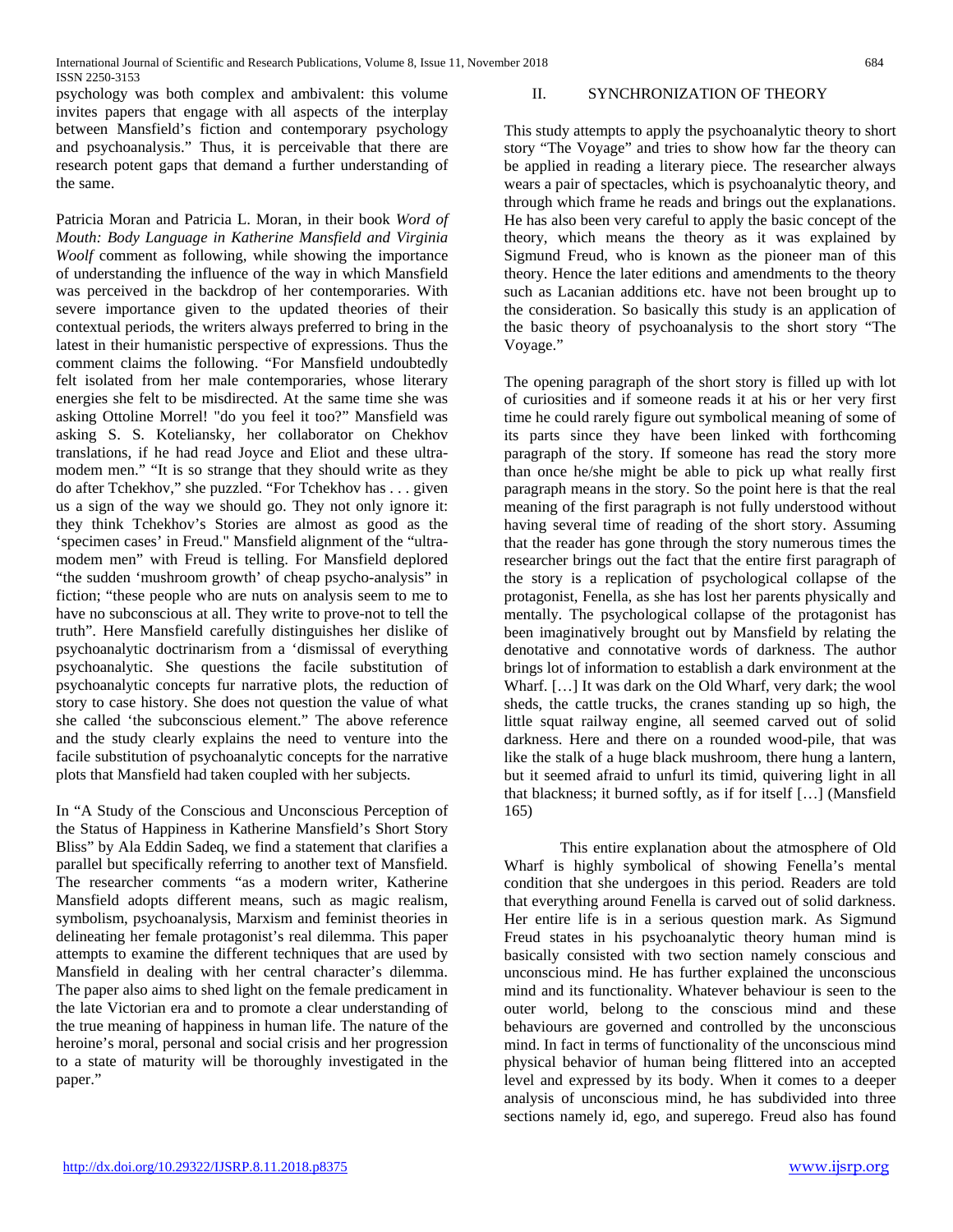out that four kinds of things that would have been deposited in human unconscious mind such as

1. Painful experiences and emotions.

- 2. Fears
- 3. Guilty Desires
- 4. Unresolved Conflicts

As Freudian concept of psychoanalytic mentions, anything out of above four listed contents can be there in human unconscious mind. Thus, when a sharp attention is given to the first paragraph of the short story it is able to see that readers' mind are filled with considerable number of adjectives that associate darkness. The author further directly says that the word Solid Darkness. What can be meant by the ward darkness? When this darkness is put up to the theory of psychoanalysis it is possible to say that it symbolizes the painful experiences and emotions of Fenella's unconscious mind as her mother passed away and she is going to live her rest of the life without her father.

As Freud mentions in his theory, painful experiences and emotions of human are repressed inside human mind. Indeed a death of a parent is a painful experiences to a child and it is an emotional struggle in his/her mind. This bitter experience is carved inside Fenella's unconscious mind and that disturbs her a lot within her life. This entire first paragraph is highly symbolical of revealing this unconscious side of her mind. It is also important to note that there is a mechanism in human mind to control to pop up such experiences to conscious mind. This process id 'Defense Mechanism', according to Freud. Author mentions in the first paragraph that the entire surrounding of Old Wharf is filled with solid darkness which means that the bitter experience of her mother passing away is highly affected inside her unconscious mind .

The inner struggle as a little girl, what Fenella went through is described under various clues that function as techniques that provide an understanding of the same mental environment of Fenella. […] and one tiny boy, only his little black arms and legs showing out of a white woolly shawl, was jerked along angrily between his father and mother; […]. (Mansfield 165). She has been set in the middle of these elder characters, namely her father and her grandmother and she has to keep up with their pace. Right at the beginning of the story itself, she is set to overcome the struggle of keeping up the pace of the elders as she moves on. This particular imagery also prefers to explain the struggle she would have undergone as a person who does not have the clues about the intentions of her travel. The purpose was unknown and she was being mentally carried into a voyage that she was not convinced with.

## III. METHODOLOGY

Method of textual analysis has been used in this study and it has been done by sticking with the fragmentations. According to the orderly steps of the journey, story has been broken in to major three divisions and meaning of the incidents and happenings with regards to the theory of psychoanalysis has

been found within this three sections. The protagonist's behaviors in each section and her reactions and thoughts on what occur around her have been considered for psychoanalytical explanations. A special attention is given to the usage of imageries in showing psychological collapse of the protagonist.

## IV. ANALYSIS

The entire short story is told in the third person omniscient point of view and the story can be read in three different sections. With centralizing the main plot of the story, which is the voyage of the protagonist, it is possible to have the story analyzed under three divisions.

- 1. Prior to the Voyage
- 2. The Voyage
- 3. After the Voyage

A girl, whose feelings of adolescence are just arising in her, has been the protagonist of The Voyage and she is Fenella by name. In the first section of the story, readers are told that this girl is on her way to the harbor with her grandma to get the Picton boat which is to leave to Strait. Readers are given a set of information on Fenella and her grandma's walking towards the harbor which comprises a series of scenes and creates an imaginative picture in their minds about the time in which they walk and the atmosphere they are surrounded with. These series of scenes are probably what Fenella could see until they get to the harbour. The above mentioned idea is reflected in the following passage of the text:

"[…] only when they got out of the cab and started to walk down the Old Wharf that jutted out into the harbour, a faint wind blowing off the water ruffled under Fenella's hat, and she put up her hand to keep it on (hidden) It was dark on the Old Wharf, very dark; the wool sheds, the cattle trucks, the cranes standing up so high, the little squat railway engine, all seemed carved out of solid darkness. Here and there on a rounded wood-pile, that was like the stalk of a huge black mushroom, there hung a lantern, but it seemed afraid to unfurl its timid, quivering light in all that blackness; it burned softly, as if for itself" (Mansfield 168)

Instantly Mansfield says that Fenella had to grab her hat just to stop flying it as the wind shows its influence on her. What Fenella could see in either side of the way towards the Old Wharf in the solid darkness was the wool shed, the cattle trucks, the cranes and the little squat railway engine. Fenella could also see a wood-pile along this way and a lantern is hanged on it. This reflects the initial platform of symbolism that the author is trying to establish in order to provide a deeper understanding of the mindset of the protagonist. The unsettled feelings that try to overcome her thoughts are described through the symbolism created through the hat that tries to fly away. The possessiveness and the loss that would show up later in the story are provided with a prelude in order to set the stage for the emotional preparation. Moreover, Fenella had the additional burden of dealing with two grown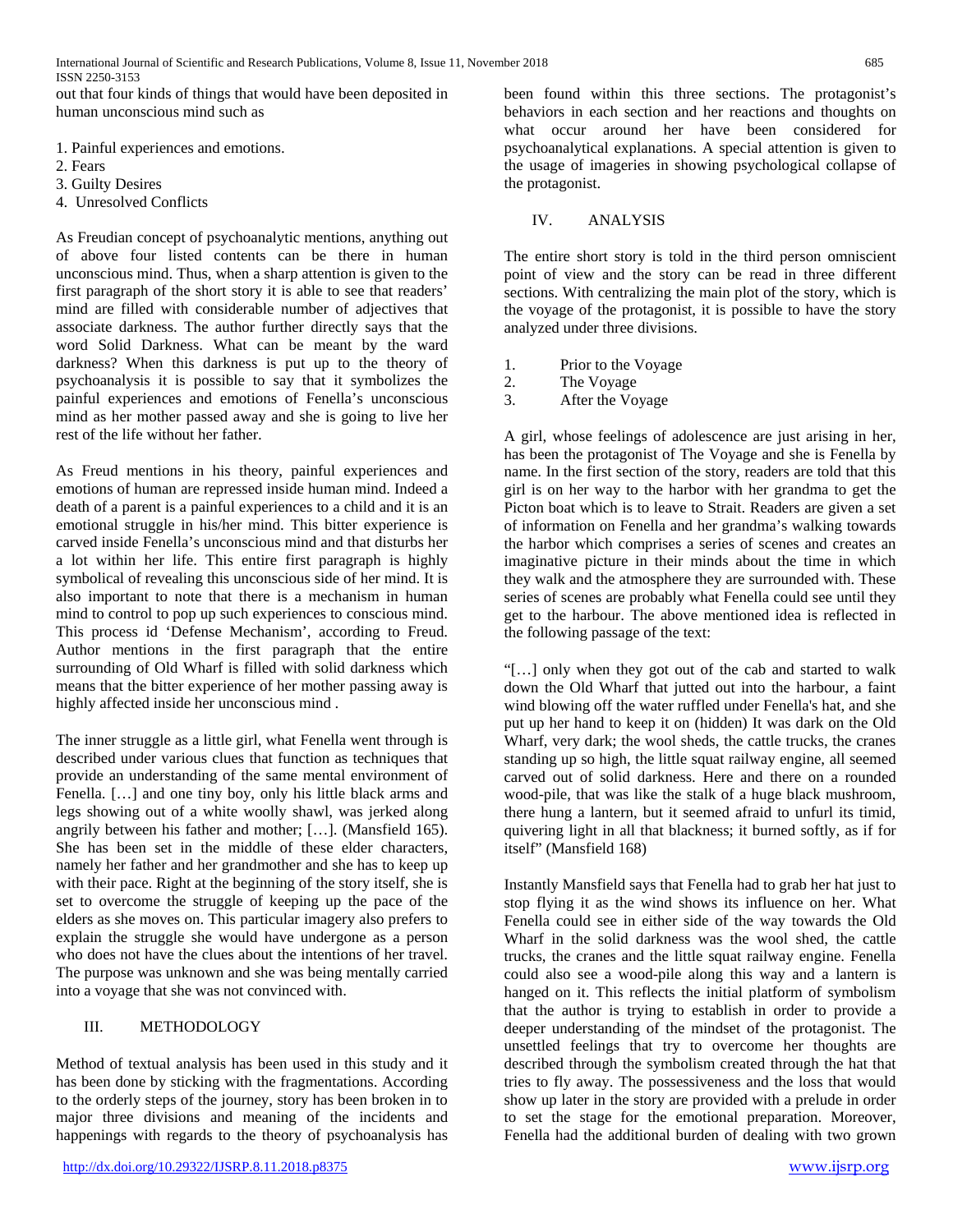up people, literally with two of her earlier generations. This effect is created with a symbolical representation that explains the feeling as follows:

Fenella's father pushed on with quick, nervous strides. Beside him her grandma bustled along in her crackling black ulster; they went so fast that she had now and again to give an undignified little skip to keep up with them. As well as her luggage strapped into a neat sausage, Fenella carried clasped to her her grandma's umbrella, and the handle, which was a swan's head, kept giving her shoulder a sharp little peck as if it too wanted her to hurry . . . (Mansfield 168)

The referred text clearly mentions that Fenella had to "give an undignified little skip" in order to adjust to the pace of the elders with her. Even though the elders did so, it was not out of the ignorance of the childhood difficulties of Fenella, but it was out of the hurried time restriction that they were into. This reflects the constraints that the lifestyle around Fenella was demanding on her, even in the midst of two elderly people, namely her father and grandmother. To keep up to the expectations of these elders, Fenella, instead of complaining, had to adjust and to make herself available for flexibility.

Fenella's father has also joined with these two ladies and he only goes up to the harbour just to drop them. He helps out Fenella and his mother to get into the boat and with their luggage. Soon after the official whistling of departure were horned the Picton boat sails towards Strait which is the destination of this voyage. Fenella find it bit difficult to accept the fact that she is going to be with her grandparents her rest of the life. Fenella also couldn't bear up that she is going to miss her father for so long, almost forever.

The second section of the story is the voyage. During the voyage what Fenella experiences really matters and the people and the incidents she meets inside the boat guide the reader to realize her psychological situation at that time. After getting into the boat grandma makes a prayer and Fenella waits until she finishes. They both are then driven in search of their cabin along the salon of the boat where Fenella is interested in having a sandwich from the seller in it. Since it is too expensive grandma buys none of those and walking further passing the salon to find their cabin. A young shrewdness came for their help and accompanied them to their respective cabin. Once grandma and Fenella are shown their cabin and the stewardess takes her leave and grandma undressed herself in the cabin. For Fenella, this is a quite unusual scene since she has never seen her grandma in this manner. While she was getting undressed Fenella also laced her shoes. In this small cabin a bunk has been placed and these two are to sleep for sometimes until the boat reaches to the destination. Fenella is given the down bed and grandma climbed on to the upper bed. After sometime the young stewardess comes there and initiated a talk with grandma and Fenella hers what they talk though the grandma was under the impression that Fenella is sleeping. The boat reaches to its destination and Fenella and grandma was accompanied by a man called Fenreddy to Fenella's Grandfather's home. Readers are provided much

<http://dx.doi.org/10.29322/IJSRP.8.11.2018.p8375> [www.ijsrp.org](http://ijsrp.org/)

environmental information about the way to Fenella's Grandfather's home and its surrounding. Finally they get their selves to the destination and Fenella was joined with her Grandfather with a kiss. By providing a brief information about a poem written by her grandma which is hung on the wall Mansfield ends the story by leaving space for an open discussion.

By giving a special attention to the so called story this paper attempts to seek the psychoanalytical relationships of the protagonist to the incidents happened in and around within the story. Each section of the story is carefully considered with the psychoanalytic literary theory and its application to this story context is seen for a better understanding of Fenella's psychological collapse.

#### **The sea as a symbol of mental transition.**

The sea on which the entire voyage takes place becomes a symbol of the subconscious transition that takes place in the inner self of Fenella. The past experiences through which she had come through, and the saturation over the voyage, helps her to have her mental environment transformed. This change that takes place in the subconscious is indicated through the voyage. From this side of the shore to the other a significant subconscious change is indicated through the sea being utilized as a symbol. Thus, the sea becomes the medium through which the necessary transition is done while the two shores become the different states of mind where Fenella finds her new home to be on the other shore. She had left behind a childhood that was probably traumatic and painful to bear as a child and she find her new world on the other shore with her grandparents.

## **The Picton boat.**

The boat becomes the symbol of the inner calamity that was being shown as the reflection of the subconscious of Fenella. The sea, peaceful around, but there was a lot going on within the boat. The boat, as it sailed off from the shore, had so much within, and the entire narration of the place and the incidents described by Mansfield show the amount of calamities within this little girl, through the busy but random activities that were happening within the boat. But the most appearing symbol that outwardly refers to the struggle within Fenella is the small cabin within which Fenella and her grandmother find peace. The heart of Fenella, the subconscious mind, was in constant search for the little space within herself where she would find some peace in the midst of the inner calamities.

## **The new hope found in grandfather.**

Extending the symbolism further, finding grandfather becomes the symbol of a new hope in Fenella's life. In the posttransition period of the mind, the subconscious makes it possible to reflect upon the new changes that have taken place. Leaving father, without a proper farewell, clueless of what she is up to in this journey, Fenella displays the much needed affection with grandfather. But the entire environment, even though may not be child-friendly, finds hope for the little girl. An initial indication of her fascination towards grandfather is brought forward through the conversations and images with